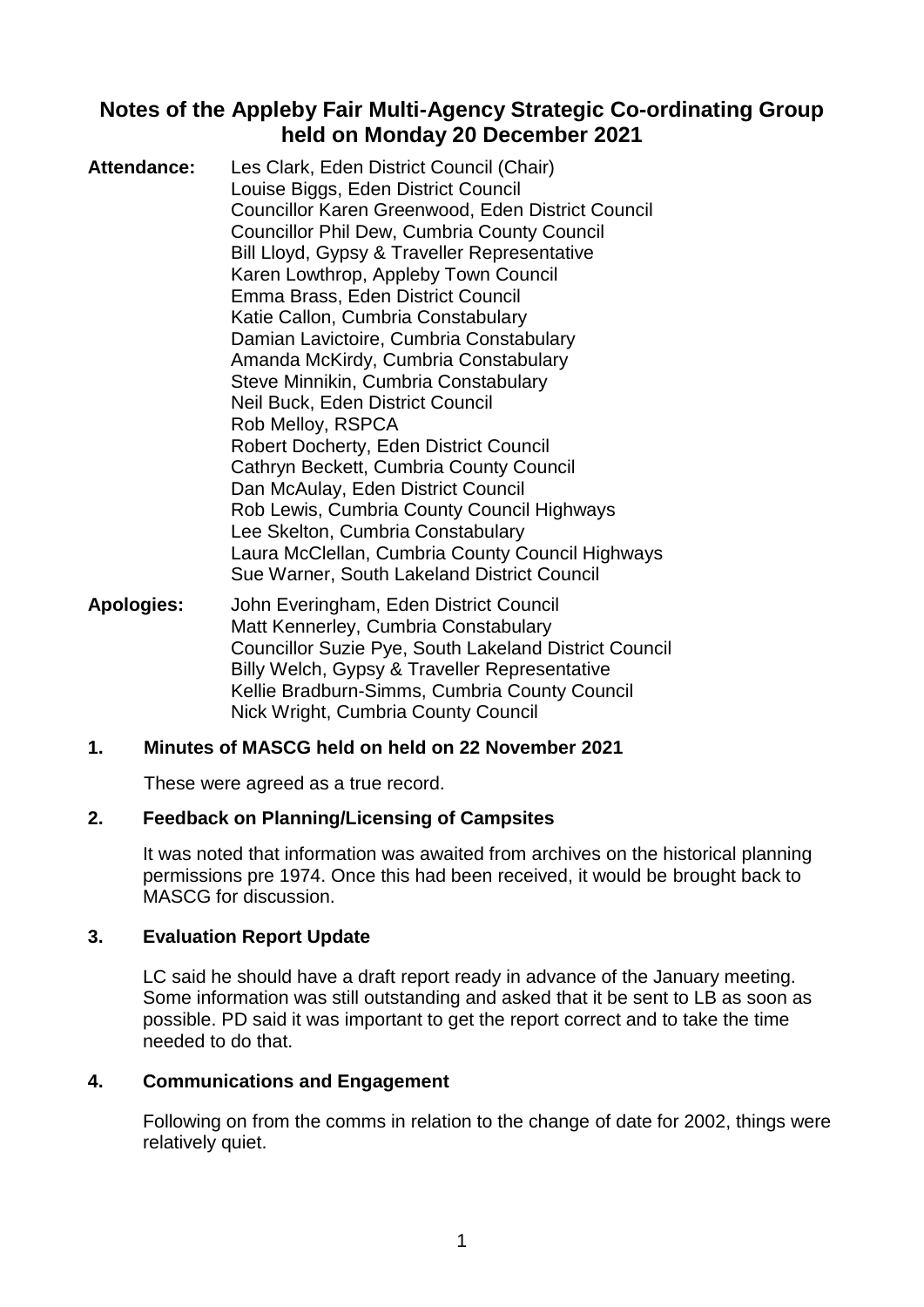# **5. Operational Working Group Update**

### **a) Highways**

Consultation on the items added as TRO in 2019 and 2021 including the 40mph speed limit and prohibition of horses will be added to the permanent TRO. Informal consultation had been issued w/e 17 December 2021 and will go to the January Local Committee for approval to advertise.

KG asked whether local businesses had been included as part of the consultation? LM confirmed that as well as statutory consultees, local members etc, all affected properties near the restrictions were also consulted. KG was concerned that there may be objections as they affected five car parks/businesses. KG would let LM have the feedback via email and she would look into the issues raised and feedback accordingly.

LM said that the main bridge would not be closed – signs prescribe particular restrictions would be in place. This would be taken to the Highways Sub-group to look into.

### **b) Parish Engagement**

MASCG input was needed on Powis Lane and use of fields within 3 miles of fair hill, early engagement needed with land owner. A meeting would be arranged to discuss this matter.

In relation to engagement with Parishes regarding the Jubilee, AM confirmed that engagement would be in the usual way.

PD asked about any potential date change for 2022. LC said there was no intention of changing the date – only extreme circumstances would do this, ie covid restrictions.

# **c) Licensing**

It was noted that engagement with licensed premises would start in the New Year.

### **d) South Lakeland - Scroggs Bank Update**

SW was struggling to find a replacement field for Scroggs Bank. EB asked approx. numbers that were likely to be displaced – it could be up to 100 vehicles. LS said that if Scroggs Bank was not available, we need to revisit some of the posted off areas.

### **7. Any Other Business**

# **a) Contingencies re Appleby Fair Date**

DL asked the questions that if for some reason the Jubilee did not go ahead, whether the position on the date would change. It was noted that from an operational perspective, the date would not change for 2022 regardless.